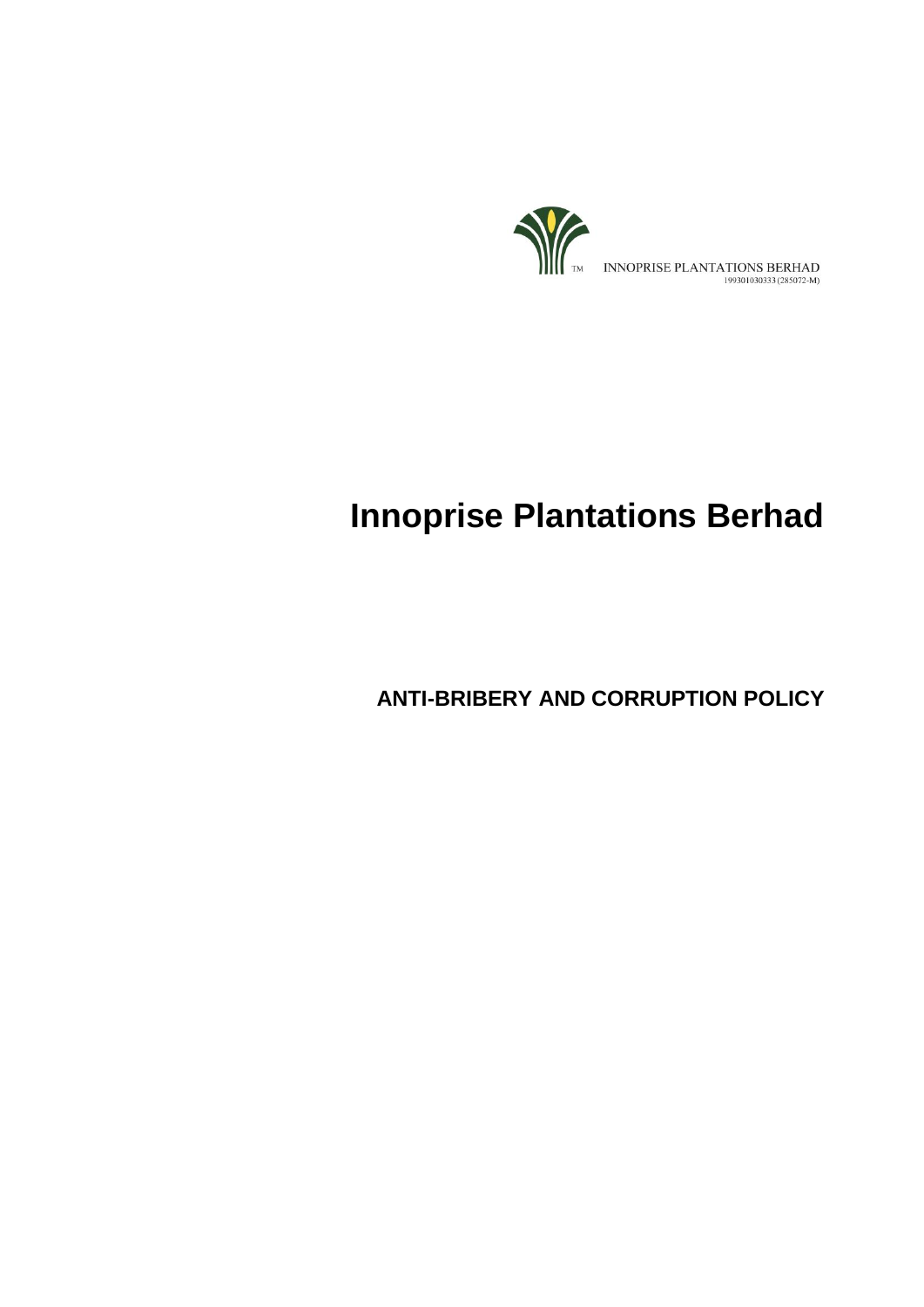# **Table of Content**

| 1.0 |  |  |  |
|-----|--|--|--|
| 1.1 |  |  |  |
| 1.2 |  |  |  |
| 1.3 |  |  |  |
| 1.4 |  |  |  |
| 1.5 |  |  |  |
| 2.0 |  |  |  |
| 3.0 |  |  |  |
| 3.1 |  |  |  |
| 3.2 |  |  |  |
| 3.3 |  |  |  |
| 3.4 |  |  |  |
| 4.0 |  |  |  |
| 5.0 |  |  |  |
| 5.1 |  |  |  |
| 5.2 |  |  |  |
| 6.0 |  |  |  |
| 7.0 |  |  |  |
| 8.0 |  |  |  |
| 8.1 |  |  |  |
| 8.2 |  |  |  |
| 8.3 |  |  |  |
| 8.4 |  |  |  |
| 8.5 |  |  |  |
| 8.6 |  |  |  |
| 8.7 |  |  |  |
| 8.8 |  |  |  |
|     |  |  |  |
|     |  |  |  |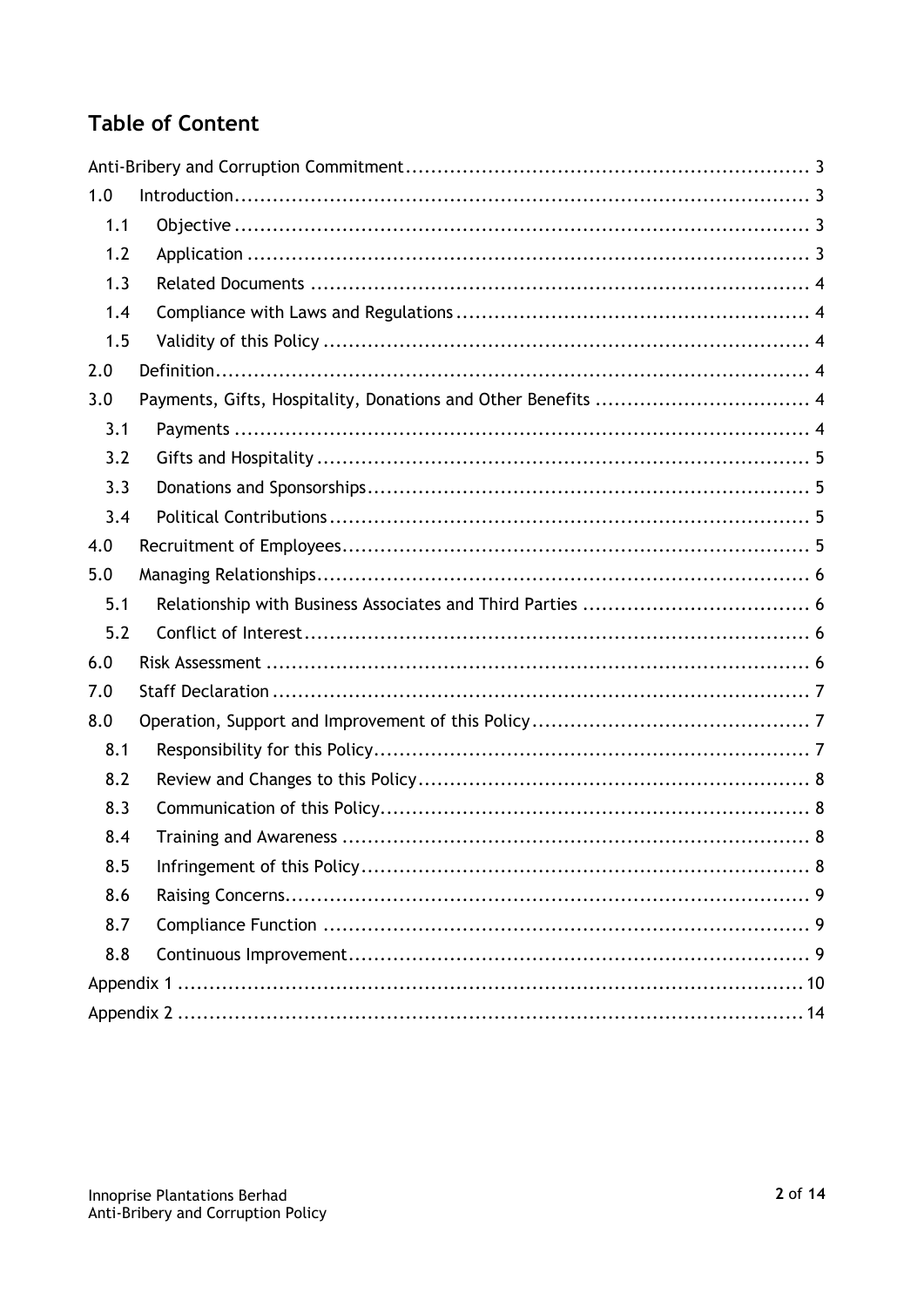# <span id="page-2-0"></span>**Anti-Bribery and Corruption Commitment**

To recognise our vision of being one of the leading plantation companies committed to sustainability, Innoprise Plantations Berhad, as defined in section 2 of this Policy ("IPB Group"), has always strives in conducting business in an open and transparent manner. With this IPB Group is also committed to operating in an ethical and responsible manner, accompanied by the highest standards of integrity, governance and compliance with laws and regulations.

IPB Group adopts a zero tolerance policy against all forms of bribery and corruption. Refusal to engage in bribery, refusal to participate in acts of corruption, actively raising concerns, or the reporting of possible wrongdoing, will not be penalised even if such actions may result in IPB Group losing business, not meeting its targets or suffering disadvantage.

#### <span id="page-2-1"></span>**1.0 Introduction**

This Anti-Bribery and Corruption Policy ("this Policy") has been developed as part of IPB Group's Anti-Bribery Management System, which has been designed to help prevent, detect and address bribery and corruption, by establishing a culture of integrity, transparency and compliance.

This Policy applies:-

- (a) to all operating units without exception and;
- (b) equally to IPB Group's business dealings with commercial ("private sector") and Government ("public sector") entities, and includes IPB Group's interactions with its directors, personnel, agents and other appointed representatives at all levels.

Scenarios covered in this Policy are only examples and not exhaustive. It is incumbent upon the reader to seek immediate guidance from the Integrity Unit of IPB Group in the event that any person subject to this Policy finds themselves in a scenario not dealt with in this Policy, or has any doubt about the scope of applicable laws, or the application of this Policy.

## <span id="page-2-2"></span>**1.1 Objective**

The objective of this Policy is to:-

- (a) Set out IPB Group's position on bribery in all its forms, and matters of corruption that may be faced in the course of its operations; and
- (b) Provide information and guidance on how to recognise and deal with potential acts of bribery and corruption.

#### <span id="page-2-3"></span>**1.2 Application**

This Policy applies to all Directors and Employees of the Group.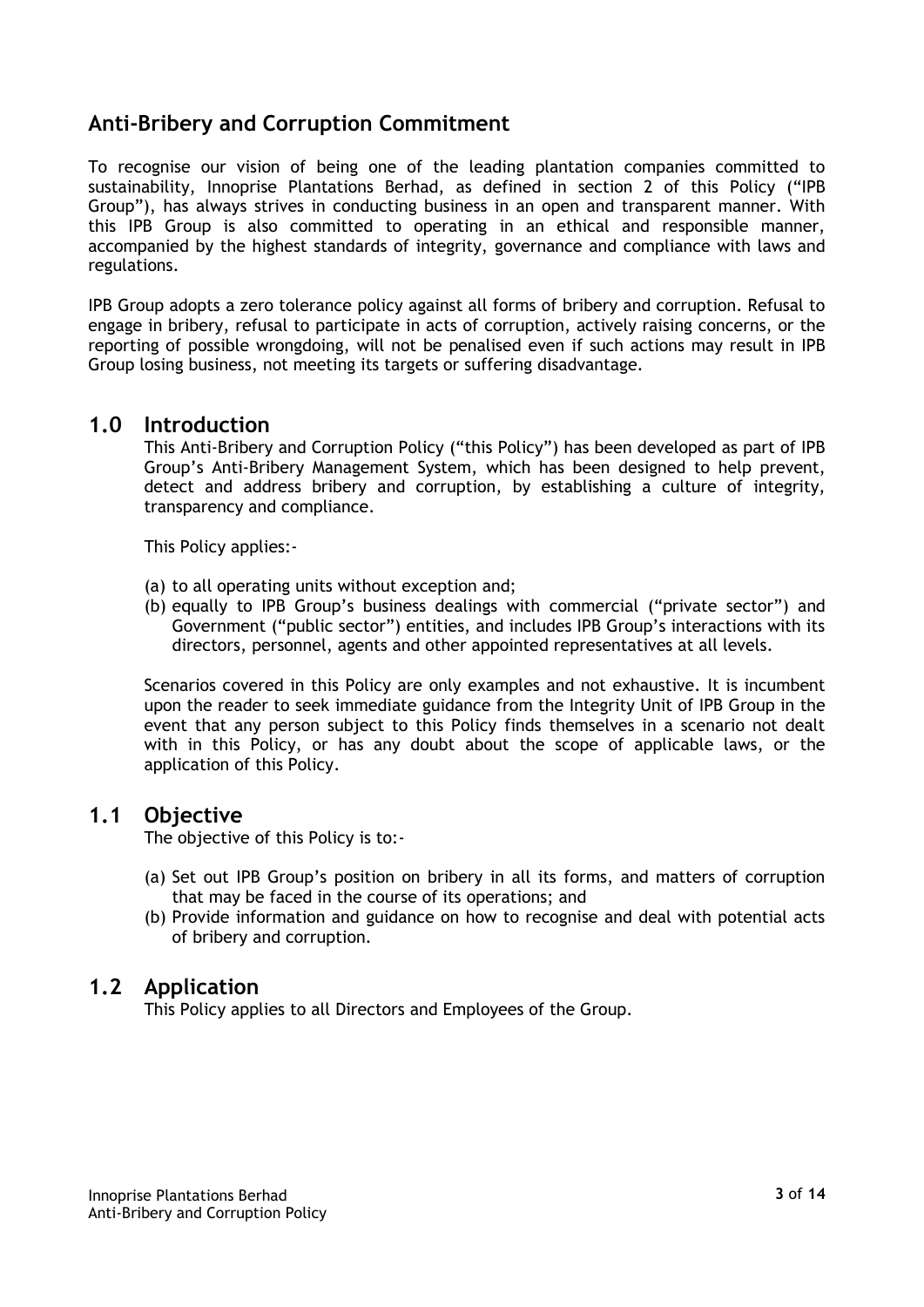# <span id="page-3-0"></span>**1.3 Related Documents**

This Policy shall be read together with:-

- (a) IPB Group's various other policies, procedures and guidelines for both the Group and individual entity level; and
- (b) All applicable laws and regulations, in particular with respect to anti-bribery and corruption laws including but not limited to Malaysian Penal Code 1936 and its amendments, Malaysian Anti-Corruption Commission ("MACC") Act 2009 and its amendments, Malaysian Anti-Money Laundering Act 2011 ("AMLA"), Malaysian Companies Act 2016, and Malaysian Financial Reporting Standards ("MFRS").

#### <span id="page-3-1"></span>**1.4 Compliance with Laws and Regulations**

This Policy shall at all times comply with and be subject to the laws and regulations of Malaysia. In the event of any conflict or inconsistency between the provisions of this Policy and the laws and regulations of Malaysia, the latter shall prevail.

#### <span id="page-3-2"></span>**1.5 Validity of this Policy**

This Policy shall become effective immediately upon approval by the Board of Directors.

#### <span id="page-3-3"></span>**2.0 Definition**

The terms used in this Policy shall have the meanings ascribed to them as in **Appendix 1**, unless the context otherwise requires.

# <span id="page-3-5"></span><span id="page-3-4"></span>**3.0 Payments, Gifts, Hospitality, Donations and Other Benefits**

#### **3.1 Payments**

All payments made by IPB Group must be warranted, transparent and proper. No payments may be made for bribery or any acts of corruption.

IPB Group adopts a strict policy of disallowing the use of facilitation payments, financial or any other incentives in order to secure an improper advantage, to obtain or retain business, or direct business to/from any other person or entity, including expediting the performance of duties of a non-discretionary nature.

However, Directors or employees may encounter situations whereby they have no alternative but to make a facilitation payment in order to protect themselves, or their relatives, from injury, loss of life or liberty. Any request for or payment of facilitation payment under such circumstances should be immediately reported to the Integrity Unit.

It is also incumbent on the payer to ensure any such payment has been recorded transparently in the Register. Further details on the recommended course of action to be taken for such payments is explained under section 8.5 of this Policy.

In addition, if a payment has been made whereby Directors or employees are unsure of the nature of such payment, their immediate superior (for employees) or Integrity Unit (for Directors) must be immediately notified and consulted.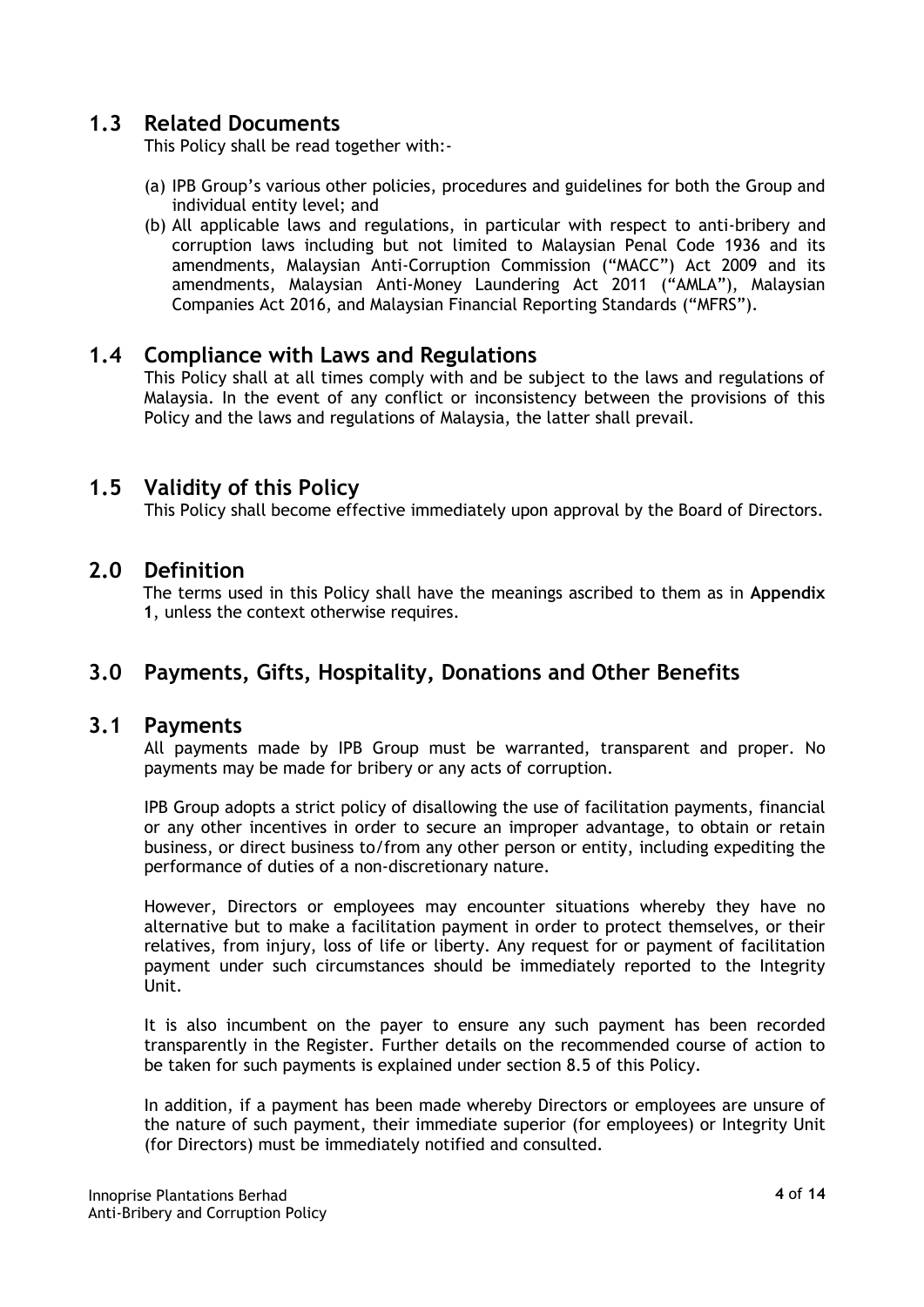# <span id="page-4-0"></span>**3.2 Gifts and Hospitality**

The giving and receiving of modest gifts and reasonable acts of hospitality are *allowed* by IPB Group *only* as a legitimate means of building goodwill in business relationships.

Any gift-giving and/or receiving or event of hospitality must be in accordance with the rules and regulations as highlighted in the Gift and Hospitality Policy.

All gifts and any event of hospitality offered and received that breaches the conditions as stipulated in the Gift and Hospitality Policy must be declared in the Register.

In these limited circumstances, all declarations must be properly recorded in the Register within 30 days of the giving and/or receiving of the gifts and hospitality. Failure to do so will be considered a violation of this Policy.

Approvals or directions must also be sought from theIntegrity Unit on the next course of action with regards to such receipts of gifts and hospitality. These approval request and approval received must be properly documented together with the Register, for tabling to the Board of Directors purposes.

#### <span id="page-4-1"></span>**3.3 Donations and Sponsorships**

Donations and sponsorships may be allowed, subject to the conditions as highlighted in the Gift and Hospitality Policy. Any donations and sponsorships extended must be properly documented and retained in the Register, and available for audit purposes.

When in doubt, the Audit Committee must be consulted before any such transaction is entered into.

#### <span id="page-4-2"></span>**3.4 Political Contributions**

IPB Group's funds or resources must not be used to make any direct or indirect political contributions without prior written approval from the Board of Directors establishing that it is in the best interest of IPB Group to do so, and then upon satisfying itself that IPB Group is acting responsibly in accordance with all applicable local laws and requirements for public disclosure. No such political contributions may be used as a subterfuge for bribery.

#### <span id="page-4-3"></span>**4.0 Recruitment of Employees**

IPB Group recognises the importance of integrity in its Employees and Directors.

IPB Group's recruitment, training, performance evaluation, remuneration, recognition and promotion for employees and management shall be objective and show no favour, and shall include assessments of individuals' commitment to integrity.

IPB Group will not offer employment to prospective employees in return for previous favour or in exchange for improper favour, such as awarding of contracts. IPB Group shall award contracts and employee positions based on merit. Support/ referral letters in all forms shall not be recognised as part of the business decision making process.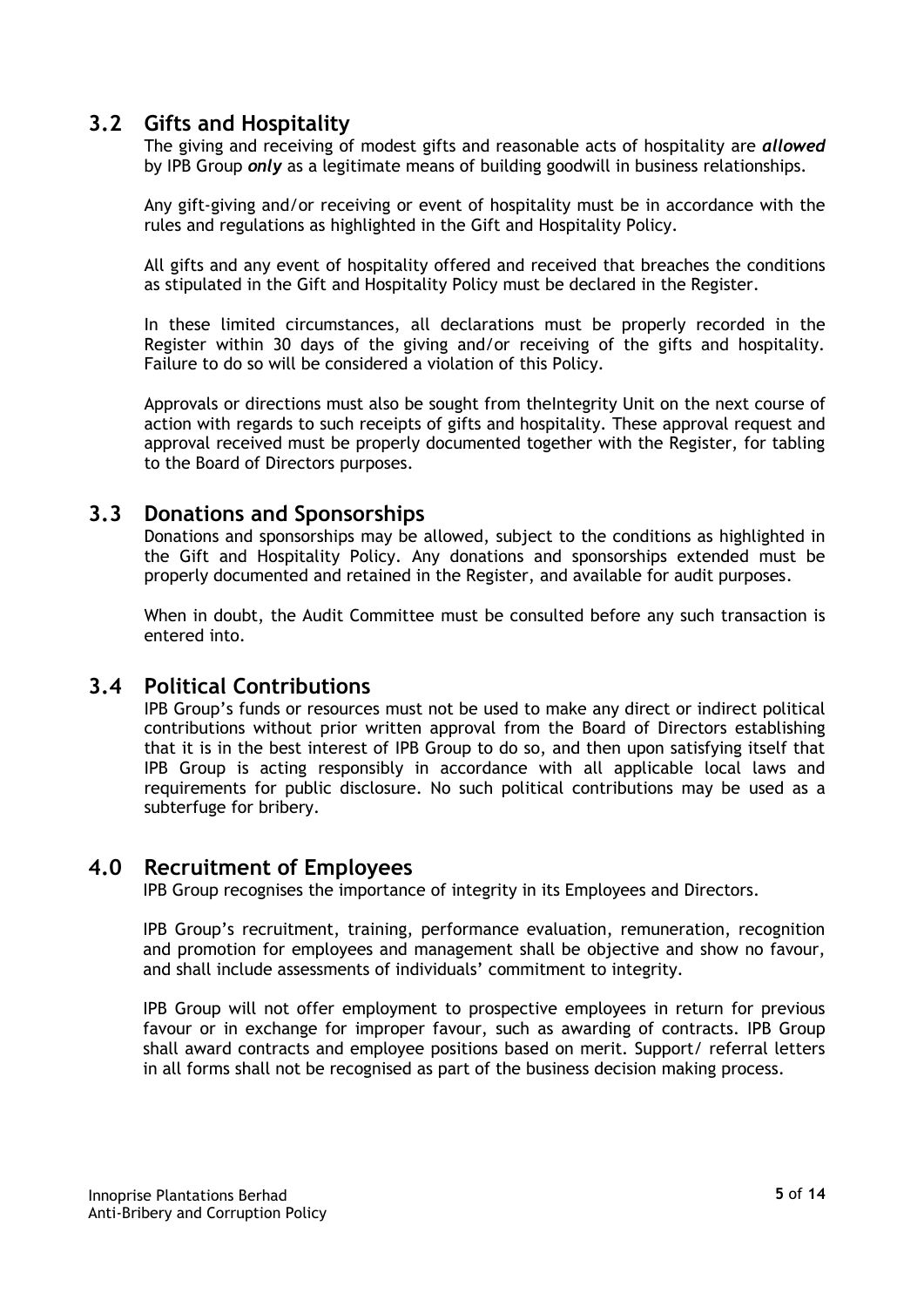# <span id="page-5-1"></span><span id="page-5-0"></span>**5.0 Managing Relationships**

#### **5.1 Relationship with Business Associates and Third Parties**

IPB Group will not engage in any form of bribery or provide improper incentive to induce any person to transact with IPB Group. This prohibition specifically includes kickbacks in any form, offers to split or share any commission, or any other improper or hidden compensation.

Where practical and relevant, IPB Group should conduct appropriate due diligence to ensure that the prospective Business Associate is not likely to commit an act of bribery or corruption in the course of its work with IPB Group.

The extent of the required due diligence shall be based on the circumstances of the proposed transaction. Such due diligence may include searches through relevant databases, checking for relationships with public officials, and documenting the reasons for choosing one particular Business Associate over another.

Similarly, standard clauses will be included in all legal documents and/or contracts with Business Associates and third parties, requiring them to comply with this Policy and other applicable laws besides granting IPB Group the right to terminate any contract in which bribery or an act of corruption has been observed or proved to occur.

## <span id="page-5-2"></span>**5.2 Conflict of Interest**

Any person discharging their duties on behalf of IPB Group, must avoid situations that create or appear to create conflicts of interest. The use of their position, IPB Group's assets and resources, or information available to them for personal gain or undue disadvantage to IPB Group, is strictly prohibited.

In situations where a conflict occurs, the person is required to declare the matter to the MD immediately.

The Group Human Resource Manual provides for scenarios where written consent is required in the event of conflict of interest arising in the course of the employees' employment with IPB Group.

#### <span id="page-5-3"></span>**6.0 Risk Assessment**

Risk assessments shall be conducted every three (3) years, or as and when deemed necessary by the Board of Directors, to determine the level of Anti-bribery controls necessary for a particular aspect of IPB Group's operation, in addition to identifying current bribery and corruption risks potentially affecting the Group's operations.

The following should be taken into consideration when performing risk assessments:-

- (a) Inherent risk, which includes an assessment of the overall risks of bribery and corruption associated with the governance structure and internal control systems/ procedures of IPB Group;
- (b) Reputational risk, which includes an assessment of the risk that IPB Group's reputation would face due to bribery and corruption;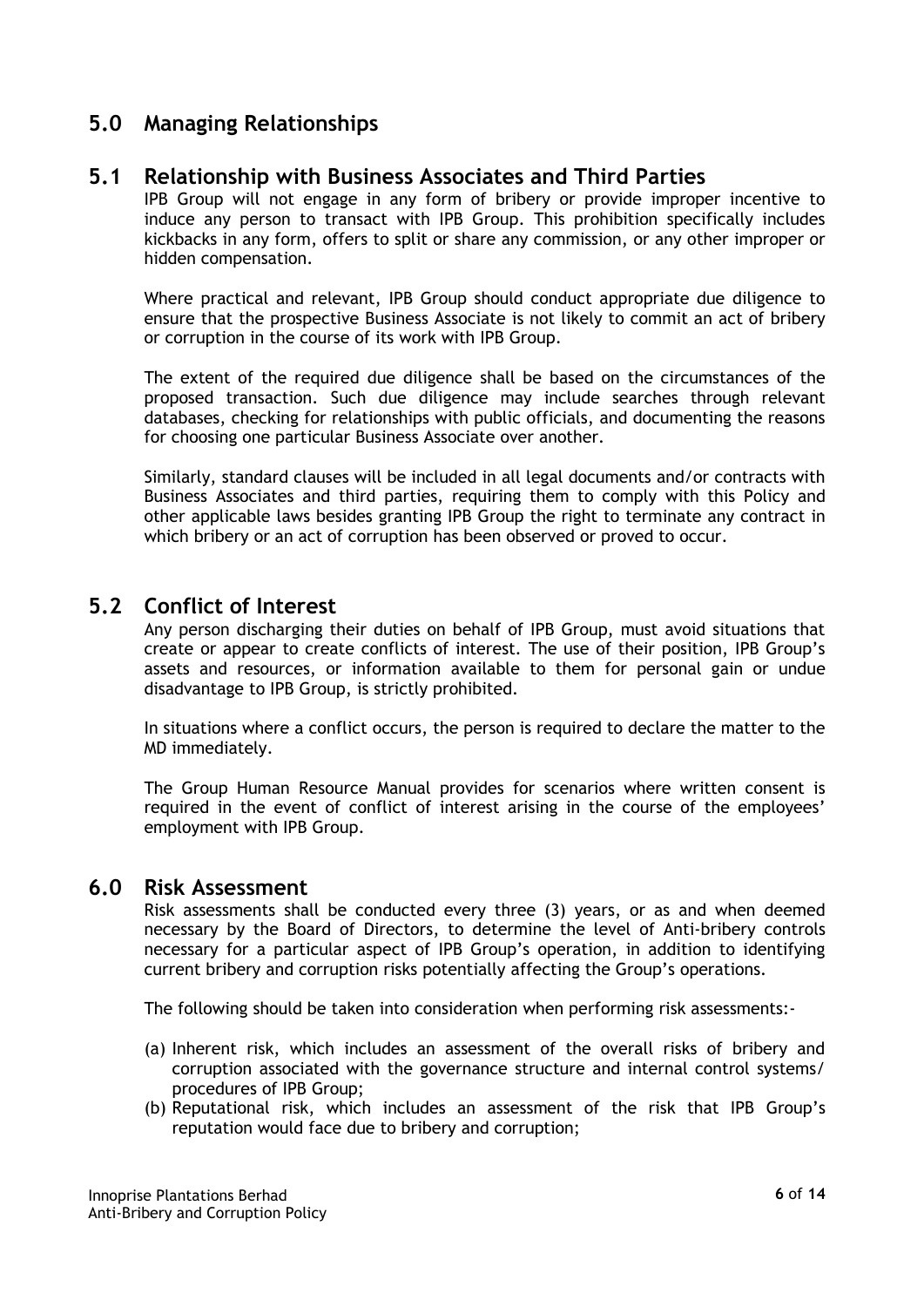- (c) Transactional risk, which includes an assessment of the risks associated with a business transaction undertaken by IPB Group or any person discharging their duties on behalf of IPB Group;
- (d) Business opportunity risk, which includes the risk that pursuing or obtaining certain business opportunities may result in acts of bribery or corruption; and
- (e) Business partnership risk, which includes risks deriving from relationships with or partnership with any person discharging their duties on behalf of IPB Group.

The results of the risk assessment shall be incorporated into the Bribery Risk Register of IPB Group, categorised by entity level and location, as an effective tool for risk handling and risk management.

#### <span id="page-6-0"></span>**7.0 Staff Declaration**

All IPB Group personnel shall certify in writing that they have read, understood and will abide by this Policy. A copy of this declaration shall be documented and retained by the Group Human Resource Department for the duration of the personnel's employment. A sample declaration is appended in the **Appendix 2** of this Policy.

The Integrity Unit reserves the right to request any information, including on employees' assets, in the event that the person is implicated in any bribery and corruption-related accusation or incident.

# <span id="page-6-2"></span><span id="page-6-1"></span>**8.0 Operation, Support and Improvement of this Policy**

#### **8.1 Responsibility for this Policy**

IPB Group's Board of Directors has overall responsibility for ensuring this Policy complies with IPB Group's legal and ethical obligations, and that all person discharging their duties on behalf of IPB Group complies with it.

An Integrity Unit shall be established under the supervision of the Board of Directors as the anti-bribery and corruption compliance arm of IPB Group. The Integrity Unit has primary and day-to-day responsibility for implementing this Policy, and for monitoring its use and effectiveness.

The Integrity Unit also acts as the first point of reference for any person who wishes to consult on any matters pertaining to bribery and corruption-related matters, including scenarios and areas as discussed in this Policy. In turn, the Integrity Unit shall periodically / immediately report to the Board of Directors on all matters pertaining to bribery and corruption, depending on the severity of issue.

Such reporting by the Integrity Unit shall form the basis of the Board of Directors' deliberation on the next course of action to be taken in pursuit of IPB Group's fight against bribery and corruption.

Management at all levels is responsible for ensuring those reporting to them are made aware of and understand this Policy.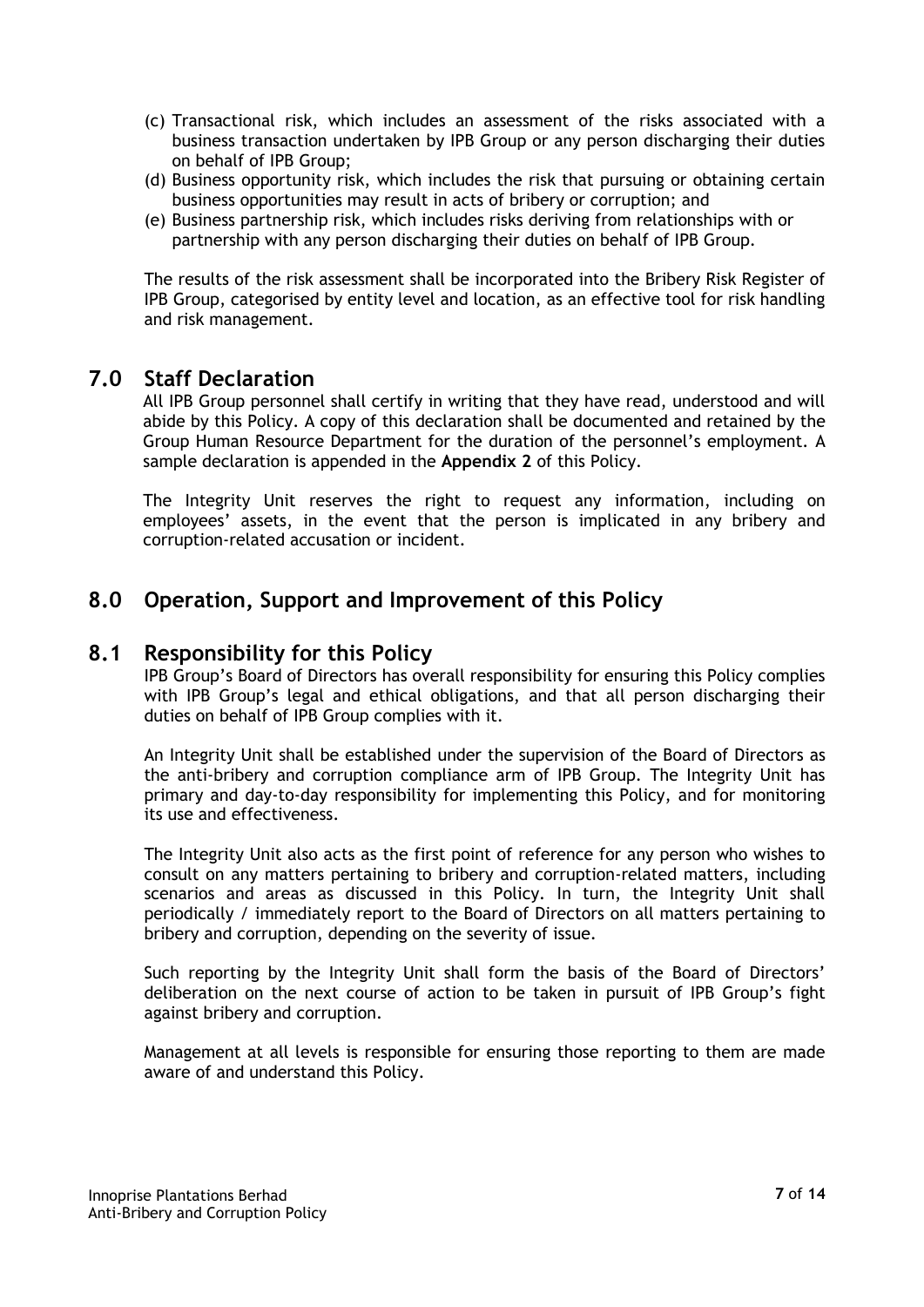# <span id="page-7-0"></span>**8.2 Review and Changes to this Policy**

This Policy shall be reviewed every three (3) years, or as and when deemed necessary by the Board of Directors, to ensure the Policy is kept abreast with the relevant developments in the legislation as well as evolving industry and international standards.

Any changes to this Policy shall be approved by the Board of Directors.

#### <span id="page-7-1"></span>**8.3 Communication of this Policy**

To ensure all employees and directorsand any person discharging duties on behalf of IPB Group are aware of this Policy, they will be advised that this Policy is available on IPB Group's website for their review.

All employees and directorsand any person discharging duties on behalf of IPB Group must be informed whenever significant changes are made to this Policy.

#### <span id="page-7-2"></span>**8.4 Training and Awareness**

IPB Group shall conduct awareness programmes for all its employees and directors, on aregular basis, on IPB Group's position and commitment regarding anti-bribery and corruption.

Training on this Policy shall form part of the induction process for all new employees and directors.

Business associates and any person acting on behalf of IPB Group shall also undergo appropriate training, where risk assessment identifies them as posing a more than minor bribery and corruption risk to the Company.

IPB Group's zero-tolerance on, and compliance with, anti-bribery and corruption practices must also be communicated to all business associates at the onset of relationship with them and repeated or reinforced as appropriate thereafter.

Group Human Resources shall maintain records of all training and awareness programmes, including details and attendance of participants, in collaboration with the Integrity Unit.

#### <span id="page-7-3"></span>**8.5 Infringement of this Policy**

Any infringement of this Policy, including any acts of bribery and misconduct, shall constitute serious misconduct or offences warranting disciplinary action against the offenders.

Non-compliance/ infringement issues identified by audits and any risk identified through this and other means shall be reported to the top management and Board of Directors in a timely manner in accordance with the level of risk identified.

IPBGroup recognises that demands for bribes to be paid may be accompanied by threats to personal safety. These should be rare, but if any person discharging duties on behalf of IPBGroup is subjected to an immediate threat to their safety, the person may put personal well-being first, even if this means that the person makes a payment that would contravene this Policy.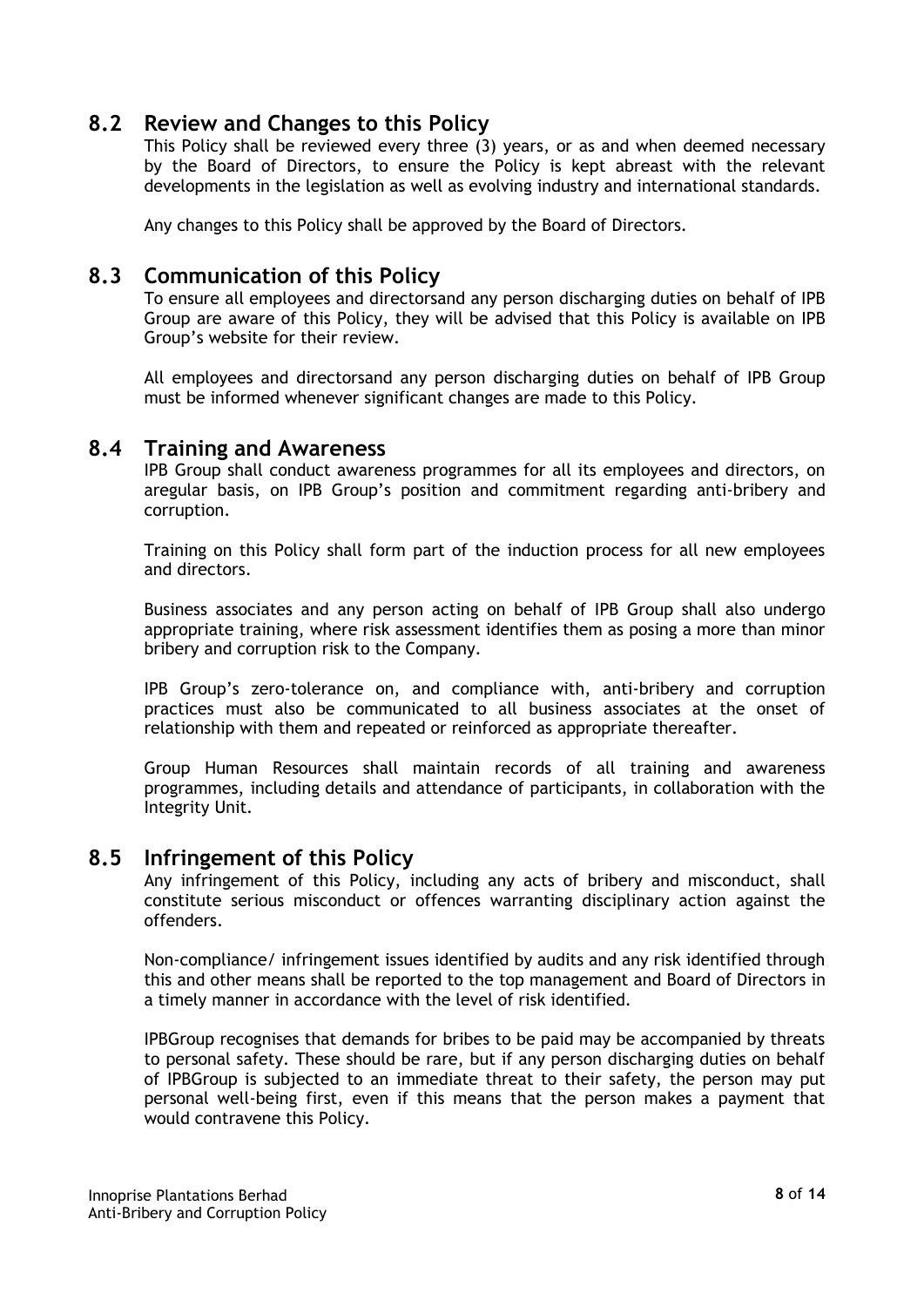However, the person must immediately report all of the circumstances of the threat and the payment to the Integrity Unit. If a threat is made but the person is able to notify the Integrity Unit before making such payment to avoid the harm, then the person should do so. Otherwise, notification must be made and approvals must be sought retrospectively, as soon as possible. Such payments must be accurately described and recorded in the Register.

Any deviation or waiver from this Policy must be approved by the Board of Directors.

#### <span id="page-8-0"></span>**8.6 Raising Concerns**

Any person who learns of a potential violation of applicable laws or this Policy is responsible to report the suspicion promptly.

Employees and directorsof IPB Group, who in good faith, report potential misconduct or who provide information or otherwise assist in any inquiry or investigation of potential misconduct will be protected against retaliation, as provided by IPB Group's Whistleblowing Policy.

# <span id="page-8-1"></span>**8.7 Compliance Function**

Appropriate resources including manpower with appropriate competencies, authority and independence shall be provided for effective operation of the compliance function and overall anti-bribery and corruption management system.

Internal control systems and procedures will be subject to annual audits to provide assurance that they are effective in countering bribery and corruption. Any deficiencies identified must be rectified as soon as possible.

Such audits may be conducted internally by the Group Internal Audit function of IPB Group or by an independent external party. Audit documentation should include performance improvement action plans.

#### <span id="page-8-2"></span>**8.8 Continuous Improvement**

IPB Group is committed to continuously improving its policies and procedures relating to anti-bribery and corruption.

IPB Group shall monitor the legal and regulatory requirements, wherever it operates, and any changes to IPB Group's business environment and risks, to identify improvement opportunities to this Policy and overall management of bribery and corruption within IPB Group. A report shall be submitted to the top management and Audit Committee on a regular basis for the appropriate action to be taken.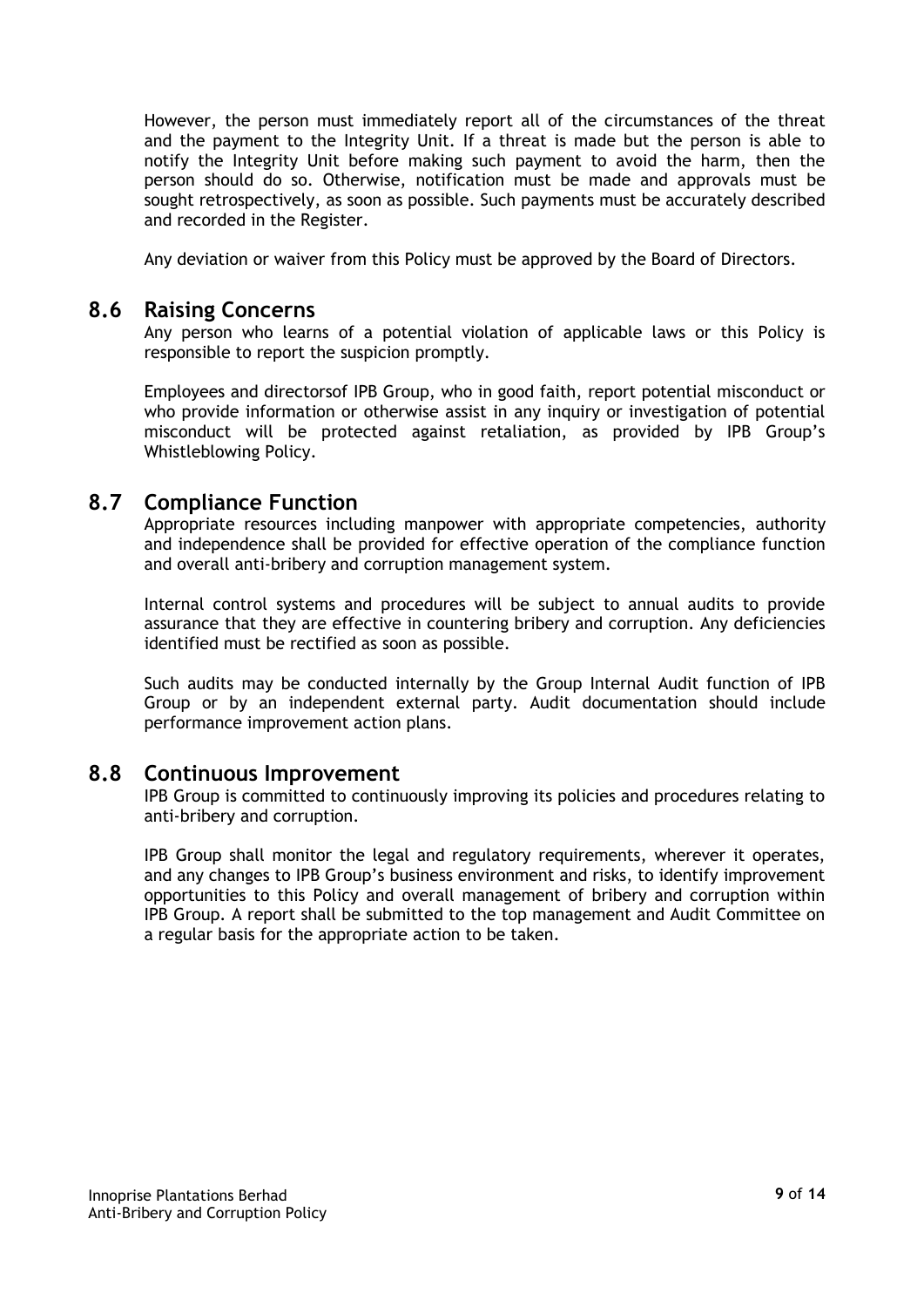#### <span id="page-9-0"></span>**Appendix 1 Definition**

| Agent                                       | Any person employed by or acting for another, and includes an officer of a public<br>body or an officer serving in or under any public body, a trustee, an administrator<br>or executor of the estate of a deceased person, a subcontractor, and any person<br>employed by or acting for such trustee, administrator or executor, or<br>subcontractor.                                                                                  |
|---------------------------------------------|-----------------------------------------------------------------------------------------------------------------------------------------------------------------------------------------------------------------------------------------------------------------------------------------------------------------------------------------------------------------------------------------------------------------------------------------|
| <b>Bribe</b><br><b>or</b><br><b>Bribery</b> | Any act considered to be the offence of giving or receiving "gratification" under<br>the MACC Act 2009.                                                                                                                                                                                                                                                                                                                                 |
|                                             | This includes offering, promising, giving, accepting or soliciting something of value,<br>directly or indirectly, and irrespective of location(s), to illicitly influence the<br>decisions or actions of a person of position of trust within an organisation, or a<br>function that is expected to be performed impartially or in good faith, or to obtain<br>or retain commercial advantage.                                          |
| <b>Business</b><br>Associate                | An external party with whom IPB Group has, or plans to establish, some form of<br>business relationship.                                                                                                                                                                                                                                                                                                                                |
|                                             | This may include clients, customers, joint ventures, joint venture partners,<br>outsourcing<br>consortium<br>partners,<br>providers,<br>contractors,<br>consultants,<br>subcontractors, suppliers, vendors, advisers, agents, distributors, representatives,<br>intermediaries and investors.                                                                                                                                           |
| Conflict<br>of<br>Interest                  | A situation in which a person is in a position to derive personal benefit from<br>actions or decisions made in their official or professional capacity.                                                                                                                                                                                                                                                                                 |
| Corporate<br>Gift                           | Something given from one organisation to another, with the appointed<br>representatives of each organisation giving and/or accepting the gift.                                                                                                                                                                                                                                                                                          |
|                                             | Corporate gifts, usually bearing the entity's name and logo, may also be<br>promotional items given out equally to the general public at events, trade shows<br>and exhibitions as a part of building IPB Group's brand. The gifts are given<br>transparently and openly, with the implicit or explicit approval of all parties<br>involved.                                                                                            |
|                                             | Examples include items such as T-shirts bearing the logo of IPB Group's<br>and<br>plaques.                                                                                                                                                                                                                                                                                                                                              |
| Corruption                                  | Transparency International defines corruption as "the abuse of entrusted power for<br>personal gain".                                                                                                                                                                                                                                                                                                                                   |
|                                             | For the purpose of this policy, corruption, is defined primarily as any action<br>considered as an offence of giving or receiving "gratification" by the MACC Act<br>2009.<br>This includes, but is not limited to, acts of extortion, collusion, breach of trust,<br>abuse of power, trading under influence, embezzlement, fraud or money<br>laundering. A comprehensive list of these acts may be found within the MACC Act<br>2009. |
| <b>Employees</b>                            | All individuals directly contracted to the Group on an employment and/or contract                                                                                                                                                                                                                                                                                                                                                       |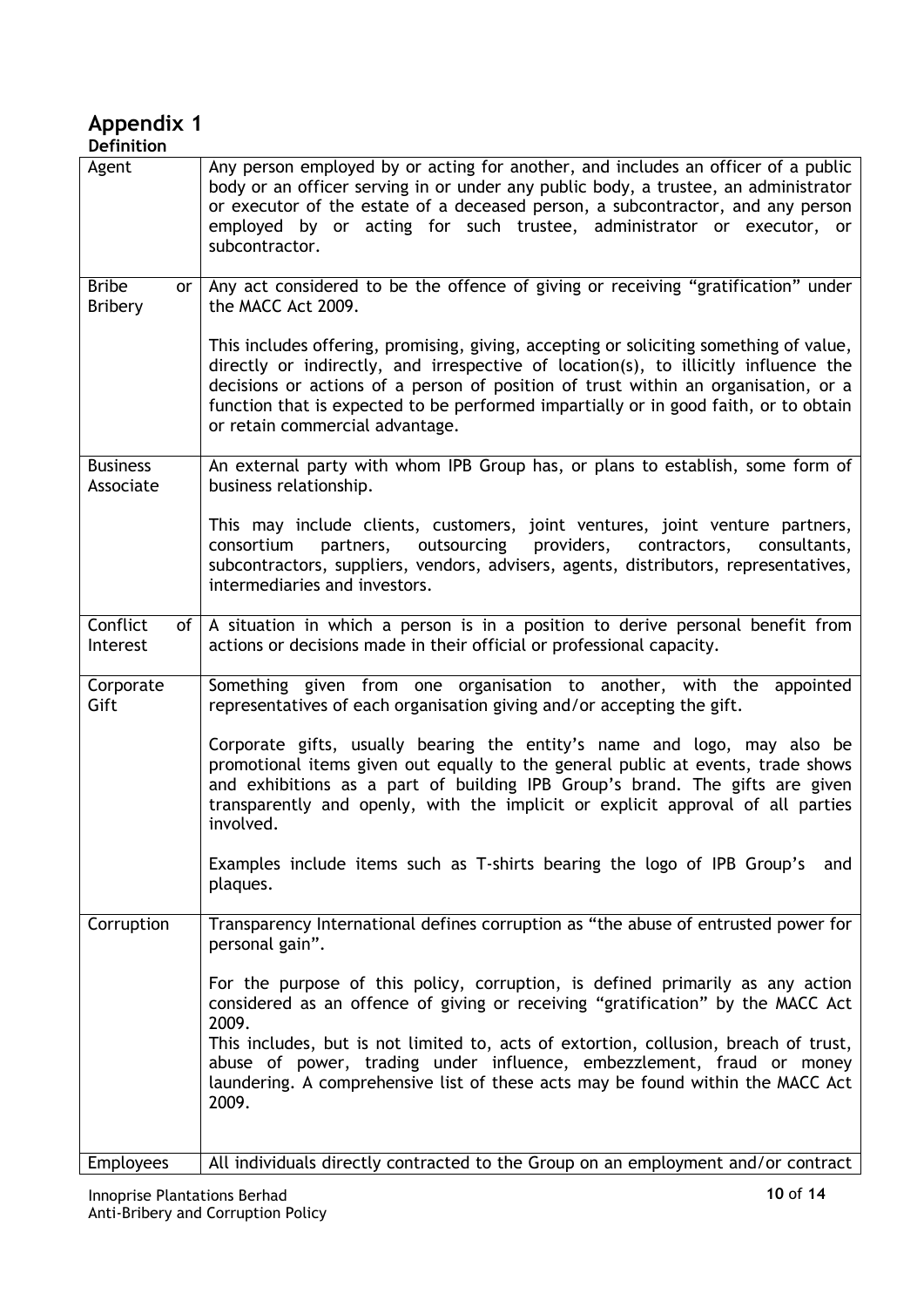|                                            | basis, including permanent and temporary employees and Directors.                                                                                                                                                                                                                                                                                                                                                                                                                                                                                                                                                                                                                                                                                                                                                                                                                                                                                                                                                                                                                                                                                                                                                                                                  |
|--------------------------------------------|--------------------------------------------------------------------------------------------------------------------------------------------------------------------------------------------------------------------------------------------------------------------------------------------------------------------------------------------------------------------------------------------------------------------------------------------------------------------------------------------------------------------------------------------------------------------------------------------------------------------------------------------------------------------------------------------------------------------------------------------------------------------------------------------------------------------------------------------------------------------------------------------------------------------------------------------------------------------------------------------------------------------------------------------------------------------------------------------------------------------------------------------------------------------------------------------------------------------------------------------------------------------|
| Facilitation<br>Payment                    | A payment or other provision made personally to an individual in control of a process<br>or decision to secure or expedite the performance of a routine or administrative duty<br>or function.                                                                                                                                                                                                                                                                                                                                                                                                                                                                                                                                                                                                                                                                                                                                                                                                                                                                                                                                                                                                                                                                     |
| Foreign                                    | Defined by the MACC Act 2009 as:-                                                                                                                                                                                                                                                                                                                                                                                                                                                                                                                                                                                                                                                                                                                                                                                                                                                                                                                                                                                                                                                                                                                                                                                                                                  |
| public<br>official                         | (a) Any person who holds a legislative, executive, administrative or judicial office<br>of a foreign country whether appointed or elected;<br>(b) Any person who exercises a public function for a foreign country, including a<br>person employed by a board, commission, corporation, or other body or<br>authority that is established to perform a duty or function on behalf of the<br>foreign country; and<br>(c) Any person who is authorised by a public international organisation to act on<br>behalf of that organisation.                                                                                                                                                                                                                                                                                                                                                                                                                                                                                                                                                                                                                                                                                                                              |
| Gratification                              | Defined by the MACC Act 2009 as:-                                                                                                                                                                                                                                                                                                                                                                                                                                                                                                                                                                                                                                                                                                                                                                                                                                                                                                                                                                                                                                                                                                                                                                                                                                  |
|                                            | (a) Money, donation, gift, loan, fee, reward, valuable security, property or<br>interest in property of any description whether movable or immovable,<br>financial benefit, or any other similar advantage;<br>(b) Any office, dignity, employment, contract of employment or services, and<br>agreement to give employment or render services in any capacity;<br>(c) Any payment, release, discharge or liquidation of any loan, obligation or other<br>liability, whether in whole or in part;<br>(d) Any valuable consideration of any kind, any discount, commission, rebate,<br>bonus, deduction or percentage;<br>(e) Any forbearance to demand any money or money's worth or valuable thing;<br>(f) Any other service or favour of any description, including protection from any<br>penalty or disability incurred or apprehended or from any action or proceedings<br>of a disciplinary, civil or criminal nature, whether or not already instituted,<br>and including the exercise or the forbearance from the exercise of any right or<br>any official power or duty; and<br>(g) Any offer, undertaking or promise, whether conditional or unconditional, of any<br>gratification within the meaning of any of the preceding paragraphs (a) to $(f)$ . |
| Hospitality                                | Includes, but is not limited to, considerate care of guests, business associates,<br>etc., which may include refreshments, accommodation and entertainment, at a<br>restaurant, hotel, club, resort, convention, concert, sporting event or any other<br>venue such as Company offices, estates, mills and plantations, with or without the<br>personal presence of the host. Provision of travel and sponsorship of events may<br>also be included, as may other services such as provision of guides, attendants and<br>escorts, use of facilities such as a spa, golf course or ski resort with equipment<br>included.                                                                                                                                                                                                                                                                                                                                                                                                                                                                                                                                                                                                                                          |
| Integrity<br>Unitof<br><b>IPB</b><br>Group | A compliance unit appointed by the Board of Directors to oversee day-to-day<br>responsibilities for implementing this Policy.                                                                                                                                                                                                                                                                                                                                                                                                                                                                                                                                                                                                                                                                                                                                                                                                                                                                                                                                                                                                                                                                                                                                      |
| Improper<br>favour                         | Includes the definition of bribe and gratification under the MACC Act 2009 as well<br>as the following as defined by Transparency International:-                                                                                                                                                                                                                                                                                                                                                                                                                                                                                                                                                                                                                                                                                                                                                                                                                                                                                                                                                                                                                                                                                                                  |
|                                            | (a) Patronage - A form of favouritism in which a person is selected, regardless of<br>qualifications or entitlement, for a job or government benefit because of                                                                                                                                                                                                                                                                                                                                                                                                                                                                                                                                                                                                                                                                                                                                                                                                                                                                                                                                                                                                                                                                                                    |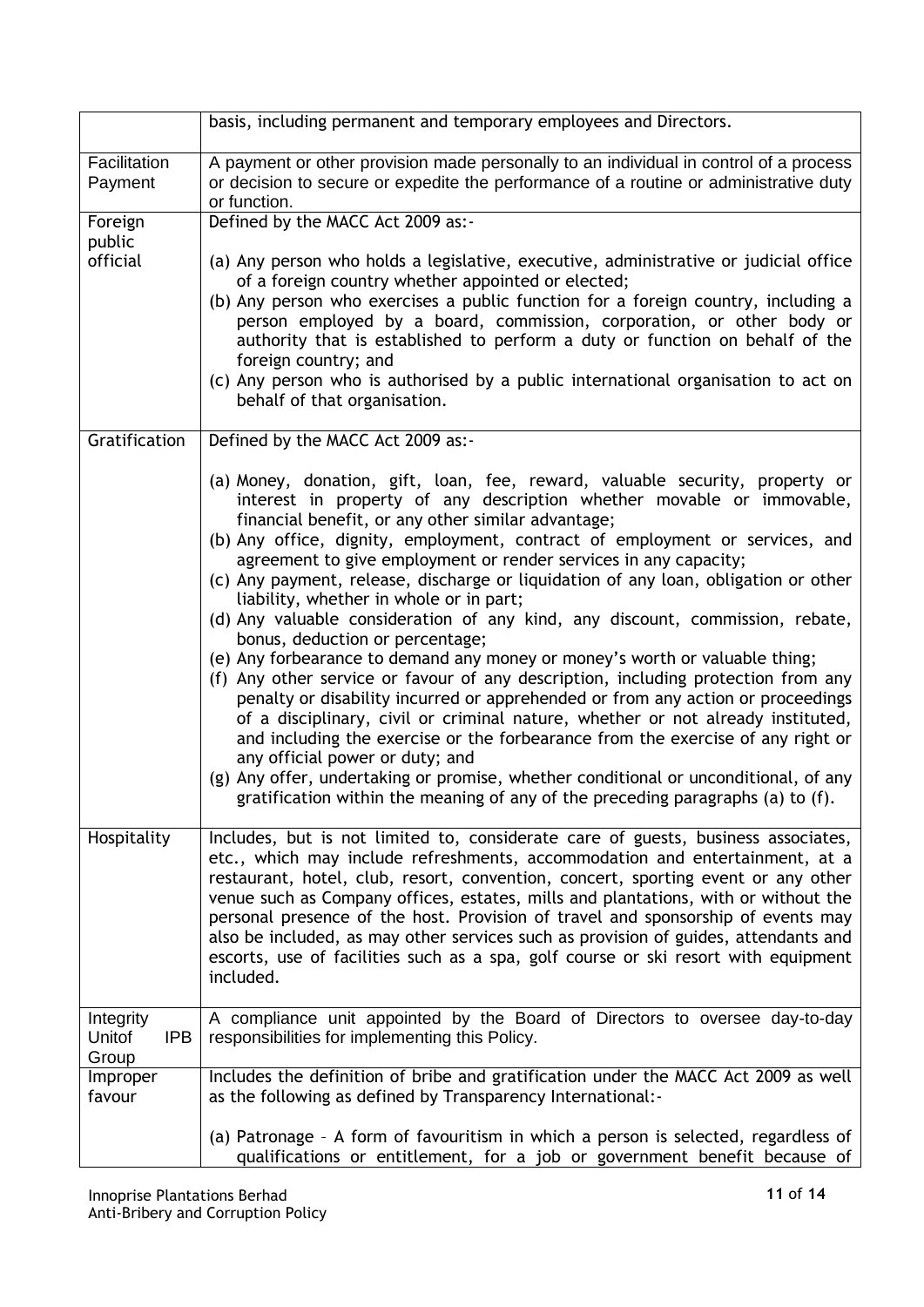|                             | affiliations or connections;                                                                                                                                                                                                                                                                                                                                                                                                                                                                                                                                                                                                                                                                                              |
|-----------------------------|---------------------------------------------------------------------------------------------------------------------------------------------------------------------------------------------------------------------------------------------------------------------------------------------------------------------------------------------------------------------------------------------------------------------------------------------------------------------------------------------------------------------------------------------------------------------------------------------------------------------------------------------------------------------------------------------------------------------------|
|                             | (b) Clientelism - An unequal system of exchanging resources and favours based on<br>an exploitative relationship between a wealthier and/or more powerful<br>"patron" and a less wealthy and weaker "client";                                                                                                                                                                                                                                                                                                                                                                                                                                                                                                             |
|                             | (c) Nepotism - A form of favouritism based on acquaintances and familiar<br>relationships whereby someone in an official position exploits his or her power<br>and authority to provide a job or favour to a family member or friend, even<br>though he or she may not be qualified or deserving.                                                                                                                                                                                                                                                                                                                                                                                                                         |
|                             |                                                                                                                                                                                                                                                                                                                                                                                                                                                                                                                                                                                                                                                                                                                           |
| Officer of a<br>public body | Defined by the MACC Act 2009 as:-                                                                                                                                                                                                                                                                                                                                                                                                                                                                                                                                                                                                                                                                                         |
|                             | Any person who is a member, an officer, an employee or a servant of a public<br>body, and includes a member of the administration, a member of Parliament, a<br>member of a State Legislative Assembly, a judge of the High Court, Court of Appeal<br>or Federal Court, and any person receiving any remuneration from public funds,<br>and, where the public body is a corporation sole, including the person who is<br>incorporated as such.                                                                                                                                                                                                                                                                            |
| Personal Gift               | Something given from one individual to another, with the intention of creating or<br>enhancing a personal relationship. The gifts are given in a private setting, without<br>the knowledge or approval of the company management of one or both parties.<br>This includes, but is not limited to, cash, cash equivalents such as credit cards,<br>bitcoin or savings accounts, electronic items, watches, luxury pens, chocolates,<br>liquor, property, vehicles, free fares, shares, interest, free loans, lottery tickets,<br>travel facilities, entertainment, services, club memberships,<br>any<br>form<br>of<br>discount or commission, jewellery, decorations, souvenirs, vouchers or any other<br>items of value. |
| Public body                 | Defined by the MACC Act 2009 as:-                                                                                                                                                                                                                                                                                                                                                                                                                                                                                                                                                                                                                                                                                         |
|                             | (a) The Government of Malaysia;<br>(b) The Government of a State;<br>(c) Any local authority and any other statutory authority;<br>(d) Any department, service or undertaking of the Government of Malaysia, the<br>Government of a State, or a local authority;<br>(e) Any society registered under subsection 7(1) of the Societies Act 1966;                                                                                                                                                                                                                                                                                                                                                                           |
|                             | (f) Any branch of a registered society established under section 12 of the Societies<br>Act 1966;                                                                                                                                                                                                                                                                                                                                                                                                                                                                                                                                                                                                                         |
|                             | (g) Any sport body registered under section 17 of the Sports Development Act<br>1997;                                                                                                                                                                                                                                                                                                                                                                                                                                                                                                                                                                                                                                     |
|                             | (h) Any co-operative society registered under section 7 of the Co-operative<br>Societies Act 1993;                                                                                                                                                                                                                                                                                                                                                                                                                                                                                                                                                                                                                        |
|                             | (i) Any trade union registered under section 12 of the Trade Unions Act 1959;<br>(j) Any youth society registered under section9 of the Youth Societies and Youth<br>Development Act 2007;                                                                                                                                                                                                                                                                                                                                                                                                                                                                                                                                |
|                             | (k) Any company or subsidiary company over which or in which any public body as<br>is referred to in paragraph (a) $-$ (j) has controlling power or interest; or<br>(l) Any society, union, organization or body as the Minister may prescribe from<br>time to time by order published in the Gazette.                                                                                                                                                                                                                                                                                                                                                                                                                    |
| Register                    | Register of Gifts and Hospitality maintained by each business unit, by both Group<br>and entity level as well as by location, which is to be submitted every quarter to<br>the Audit Committee.                                                                                                                                                                                                                                                                                                                                                                                                                                                                                                                           |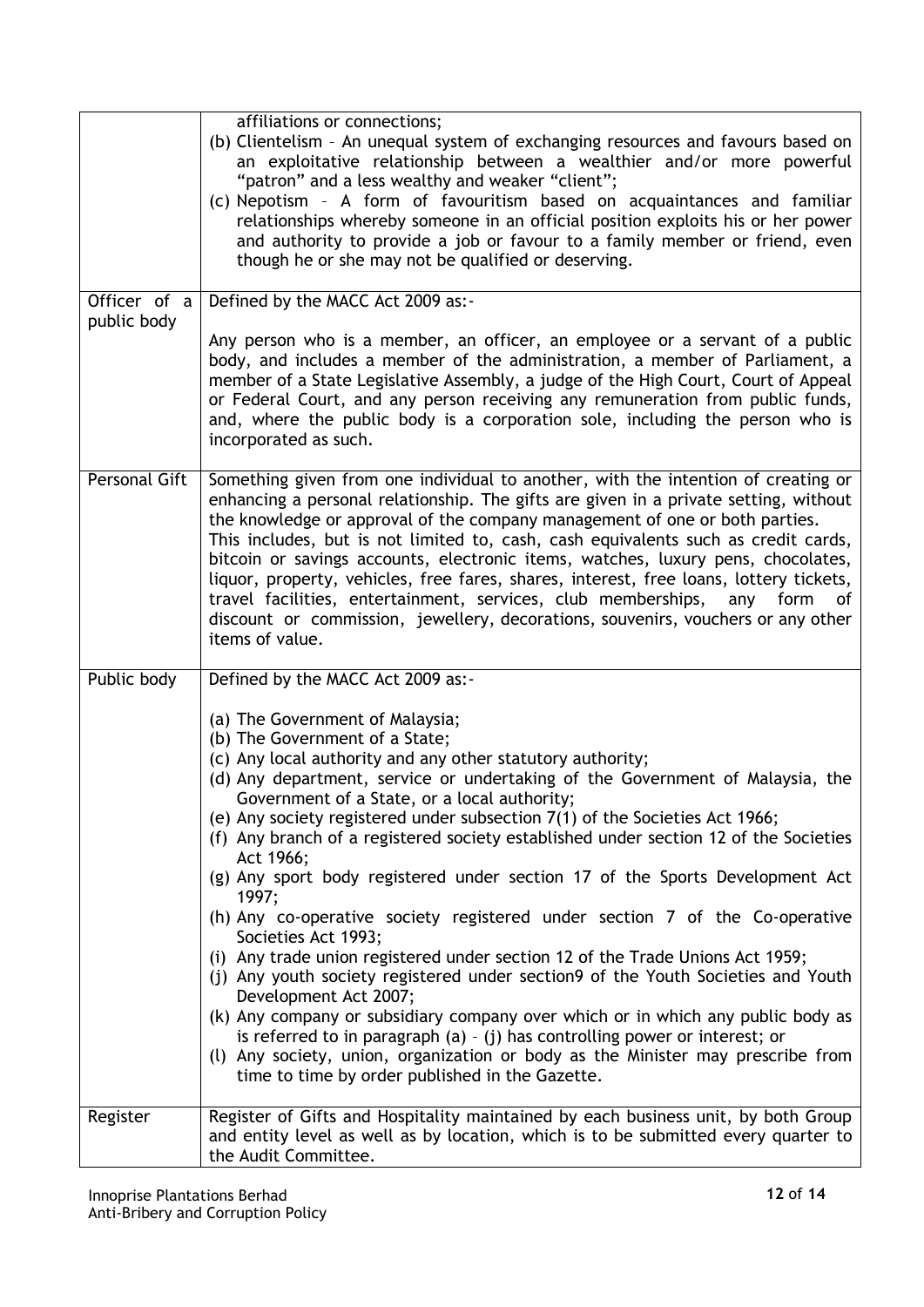| Relative         | Defined by the MACC Act 2009 as:-                                                |
|------------------|----------------------------------------------------------------------------------|
|                  | (a) A spouse of the person;                                                      |
|                  | (b) A brother or a sister of the person;                                         |
|                  | (c) A brother or a sister of the spouse of the person;                           |
|                  | (d) A lineal ascendant or descendent of a person;                                |
|                  | (e) A lineal ascendant or descendent of the spouse of the person;                |
|                  | (f) A lineal ascendant or descendant of the person referred to in paragraph (b); |
|                  | (g) The uncle, aunt or cousin of the person; or                                  |
|                  | (h) The son-in-law or daughter-in-law of the person.                             |
| <b>IPB Group</b> | Includes Innoprise Plantations Berhad and all its subsidiaries.                  |
|                  |                                                                                  |